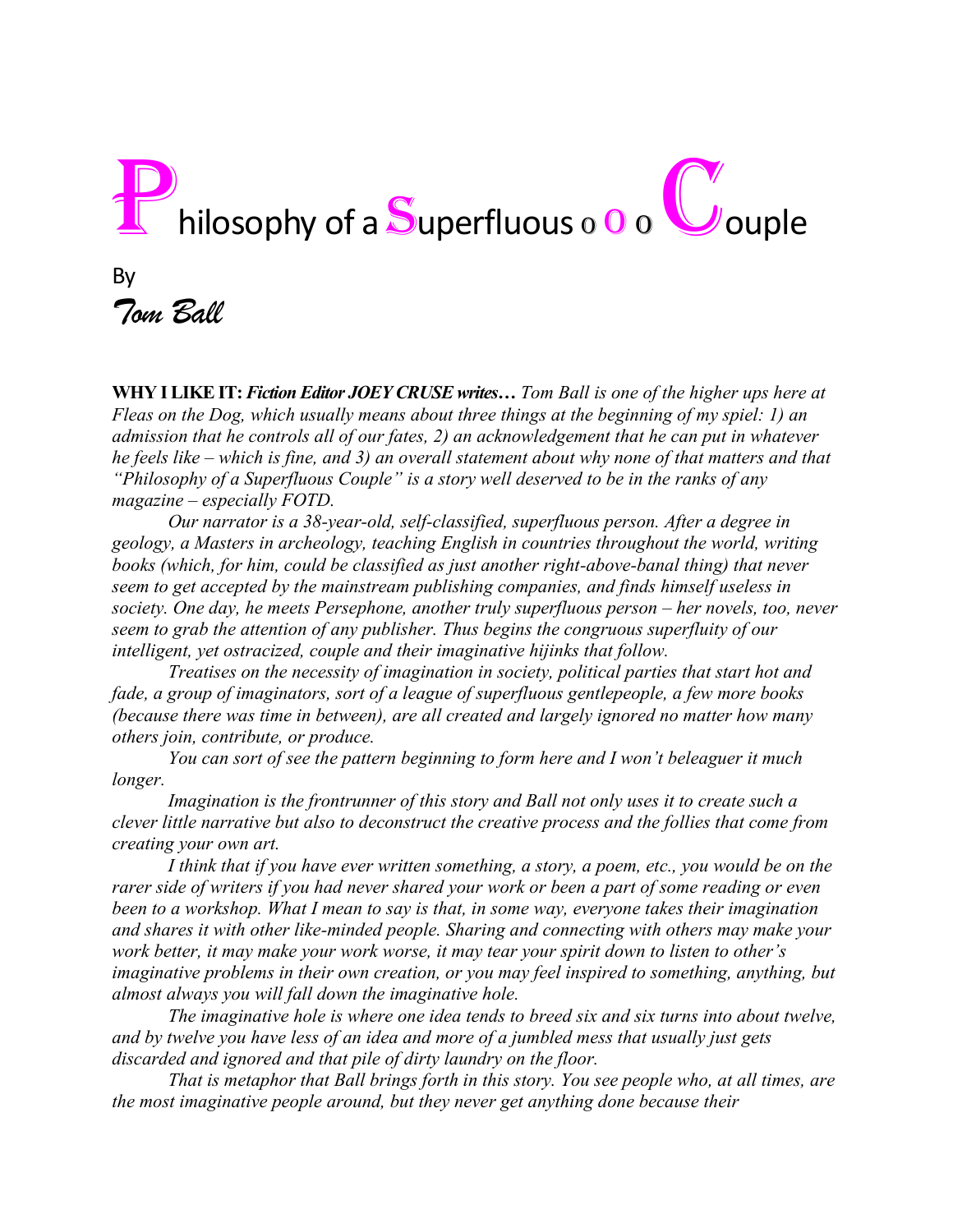*imaginations force them to spiral to the point of non-committal. They are a special type of victim. Those with large enough imaginations to tell themselves they're something, but smart enough to know that it never gets them anywhere, and, in their own perceived space in society they feel shunned to the point of action. A beautiful, imaginative loop.*

*"Philosophy of a Superfluous Couple," is intelligent, humorous, witty, and a damn fine metaphor for the way in which imagination can infect the writing process (and all the little groups, magazines, and publishing follies that follow).* 

*I truly suggest that you read this story.*

*Five Stars.* 

### **QUALITY QUOTABLE***(for the love of language…)*

"Success is measured, to me, in how many people you have inspired to do good things in your life." He said, "Success in itself is inspirational." So, we took a cruise from NYC to the Azores, and he knew some of the yachties there. They were raising children at sea and claimed to have had an adventurous life. One man told us, "I was a poet and had written a lot of lyrics for a rock band." The band was obscure but the lyrics were deep like, "At sea/ One learns to live off the Earth/ And the Earth was crazy and all the creatures in it/ It was a World of peril and suffering/ And one needed to keep your eyes on the prize/ which was immortality/ To create music for the ages/ Is something everyone gauges/ And although it is madness/ It is good/ Live life as a crazed persona/ Is the way to be."

### PHILOSOPHY OF A SUPERFLUOUS COUPLE

### By TOM BALL

## Copyright 2021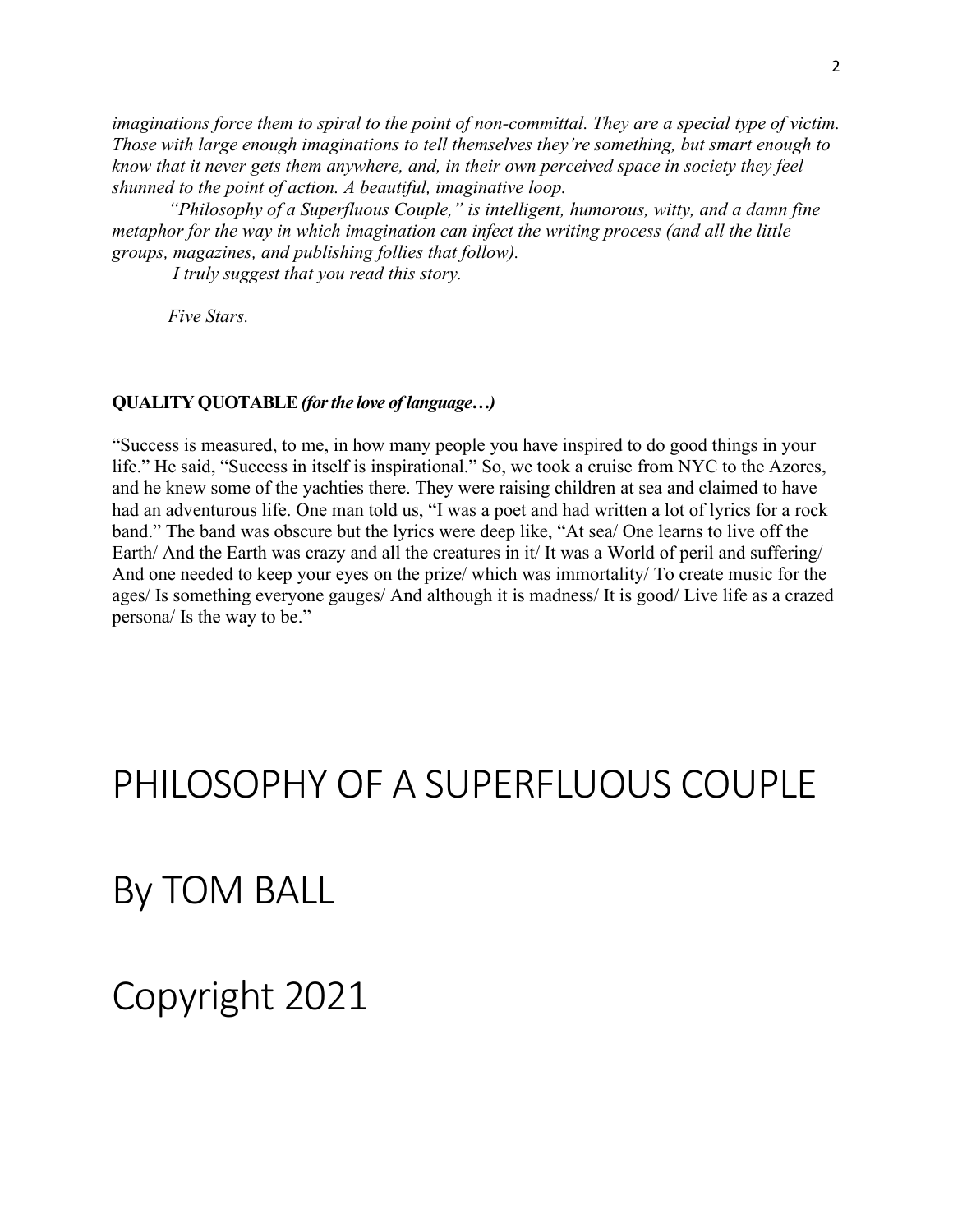#### CHAPTER 1: OUR BACKGROUND

 I could solve most crosswords and had an IQ of 198 (200 is the max). But I opted for a geology degree, which was largely useless. Then I traveled around teaching English before returning home to NYC where I did a master's degree in archeology, but as an archaeologist, I languished on the poverty line. I could barely afford beer, the only thing that made me happy. I was now 38 years old and white… living in NYC.

 In my geology studies in university, I questioned why supercomputers couldn't predict the weather long term and questioned whether the World was heating up of its own accord as it had been more or less doing since the end of the last ice age and maybe we would all be surprised by global cooling. I said to various people, "Sure it's bad to pollute, but who knew what the result would be?" And I believed there was a power source at the Earth's core.

 Then I studied a Master's in archaeology. I figured human beings as we know them have been around for hundreds of thousands of years and had colonized the Americas crossing the Bering land bridge hundreds of thousands of years ago. And we needed to use Ground Penetrating Radar to find prehistoric sites. And zoom in on our ancestors. But ultimately, I figured there wasn't much to find; better to write books of the future.

When I went to the bar all alone, in my travels, I often met girls who were amazed by my wit and a few of them told me I should really do something great with my mind. So finally, I started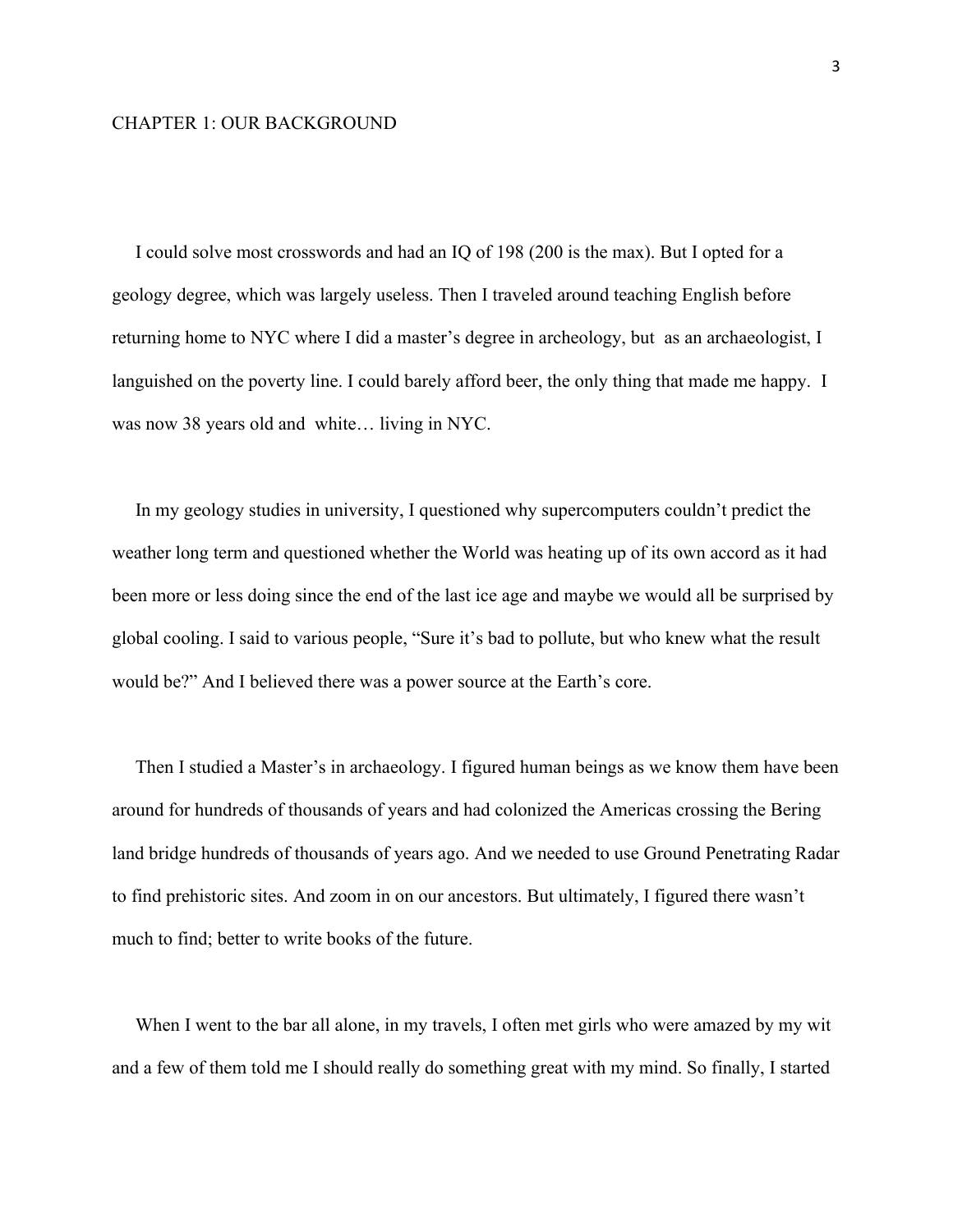to write, I wrote a book about being superfluous. I wrote in my own style, which was really a series of short pieces about varying useless people. Some, like me were superfluous. Others were just plain useless.

 Persephone was a girl who was smart but married a rich man at age 20 and didn't have to work. She was just his love slave but really had no positive impact on peoples' lives and had no children. And her husband had many affairs, but she put up with them as she loved him. She tried learning to paint pictures but found she couldn't do anything new with painting and this discouraged her. Then she tried to write a novel about her life, her struggle. But no publisher was interested even though she had some deep insights into life and what it meant to be useless. She started to feel superfluous and began writing about it. Finally, she divorced this man, at age 33 and hung out with me. We quickly fell in love. We were both philosophers and both believed strongly in human imagination and we both believed we were superfluous…

 So, then I wrote a book about my romance with Persephone, set in the future. We drove an air car and participated in orgies (all sex diseases had been cured) and read one another's minds and were eternally youthful. But today, we were hypnotizing one another to love only one another. Persephone and I were both failures and were both lost and superfluous.

 I was spending most of my working hours teaching English Online. It was a hangover from my days as a teacher abroad in many countries. I'd taught in Taiwan, Korea, Japan, Indonesia, Hungary, Czech Republic, Niger and Russia. She worked as a newspaper columnist/ reporter.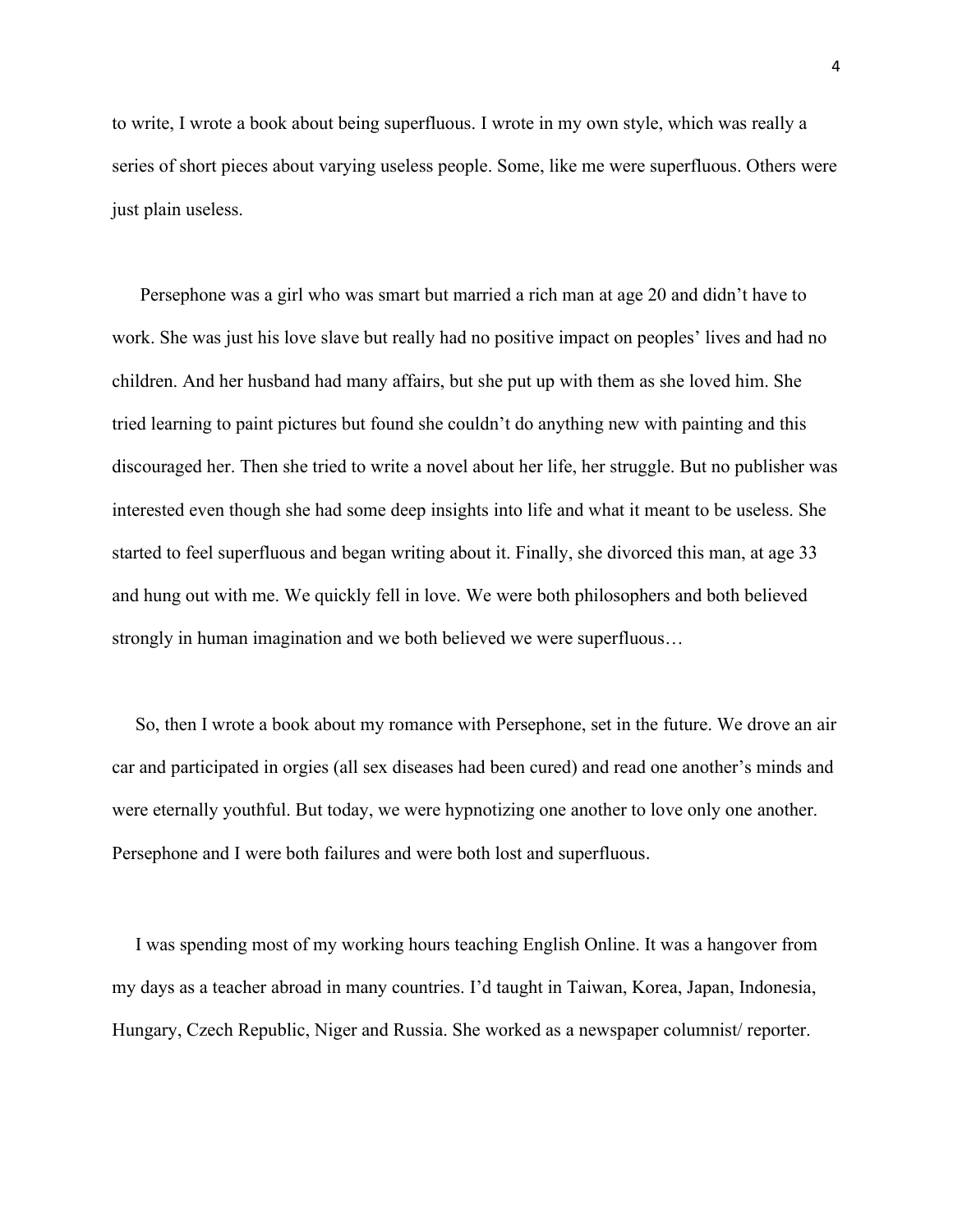Then one night we had an argument. I told her, "You are useless to me. You don't inspire me!" She said, "I feel the same about you." But we stayed together all the same.

 "My latest book was, "Tales of Madness." Like one day there was a singer who thought she would sing madly despite the cold and a group of homeless people joined her and sang along is semi-harmonious voices. They sang in the center of the modest city and had a screen behind them which displayed art that they had designed just for this singer. And as time went by she wrote her own songs and now had a full choir backing her up. Finally, a record company from the big city picked her and her choir up and they released an album called, "Psychedelic Winter" which was about a nuclear winter in which everyone was dying, and the choir painted paintings of it. Art in the Apocalypse!

 And another book was about a madman who became the most famous man in Brunei by writing tales of madness like once upon a time there was a man who was President of the USA who took LSD often and made colorful, mad speeches like saying things like things look pretty grim, but imagination would save the day. Everyone would be forced to do at least one imaginative thing per day and people got the hang of it as imaginative behavior was rewarded with riches and fame. But some said imagination was all madness and everything would end badly for the President. And sure enough, one day a man he trusted caused him to overdose on LSD and he ran about shouting and screaming until finally a pedestrian shot him for accosting him.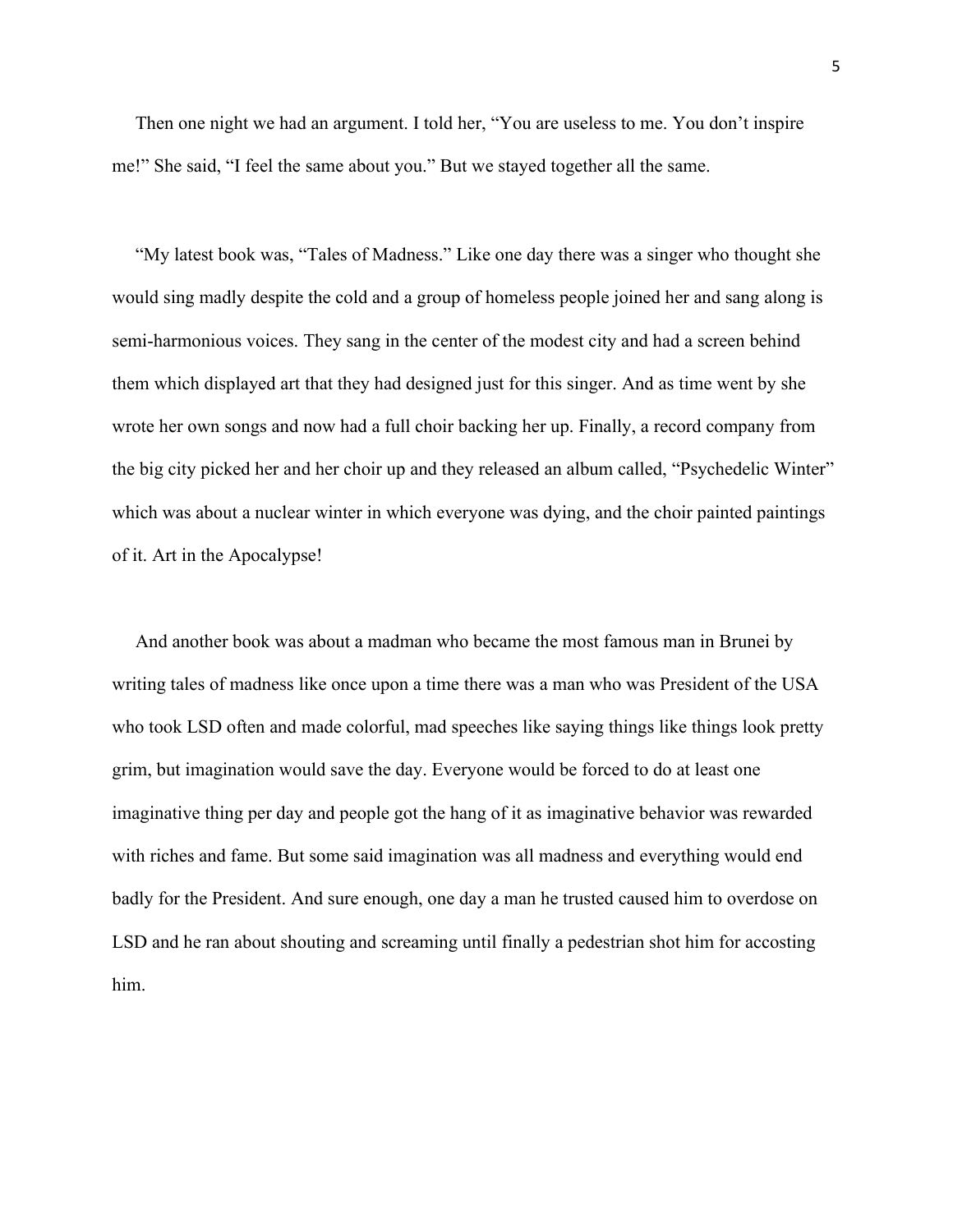And another book was about a man who was King of Sheep. He lived on Mars and all his subjects were morons and looked very foolish. The King enjoyed sex with the females and played drinking games with the men. Everyone was a drunkard. But the King said, "Unusual behavior was sublime and even humorous. Like having sex with androgynous people and trying to be a thinker.

 And Persephone said, "The tales were a grotesquerie and grossed me out." I replied, "Why don't you tell me about your latest stories!" So, she said, "Once there was a couple of starcrossed lovers who got locked up in a criminal mental asylum for trying to break into an asylum and helping their friend to escape. In the asylum they were both raped and abused and finally they killed themselves. Another one was about a selfish man who never did a good thing for anybody. But he went to Heaven, just like everyone else. And ruined peoples' Heavenly experience. And still another about a useless man who nobody liked, and he died miserably."

 We were both writers, but no publisher of any size liked our work. People asked, "Why don't you two do something useful with your fine brains?" I resolved to form a rock band with me on guitar and Persephone singing. We wrote lyrics now as well as books. And we harmonized well together, as I sang too! One day I told Persephone, "In this World of madness, you and I will not survive long." We were both alcoholics and smoked a lot of grass which was bad for our lungs.

 I said, "There are some people who are crazier than us!" She said, "We give new meaning to the words, 'mad love.'" I said, "I'd do anything for you, no matter how crazy!" She said, "Let's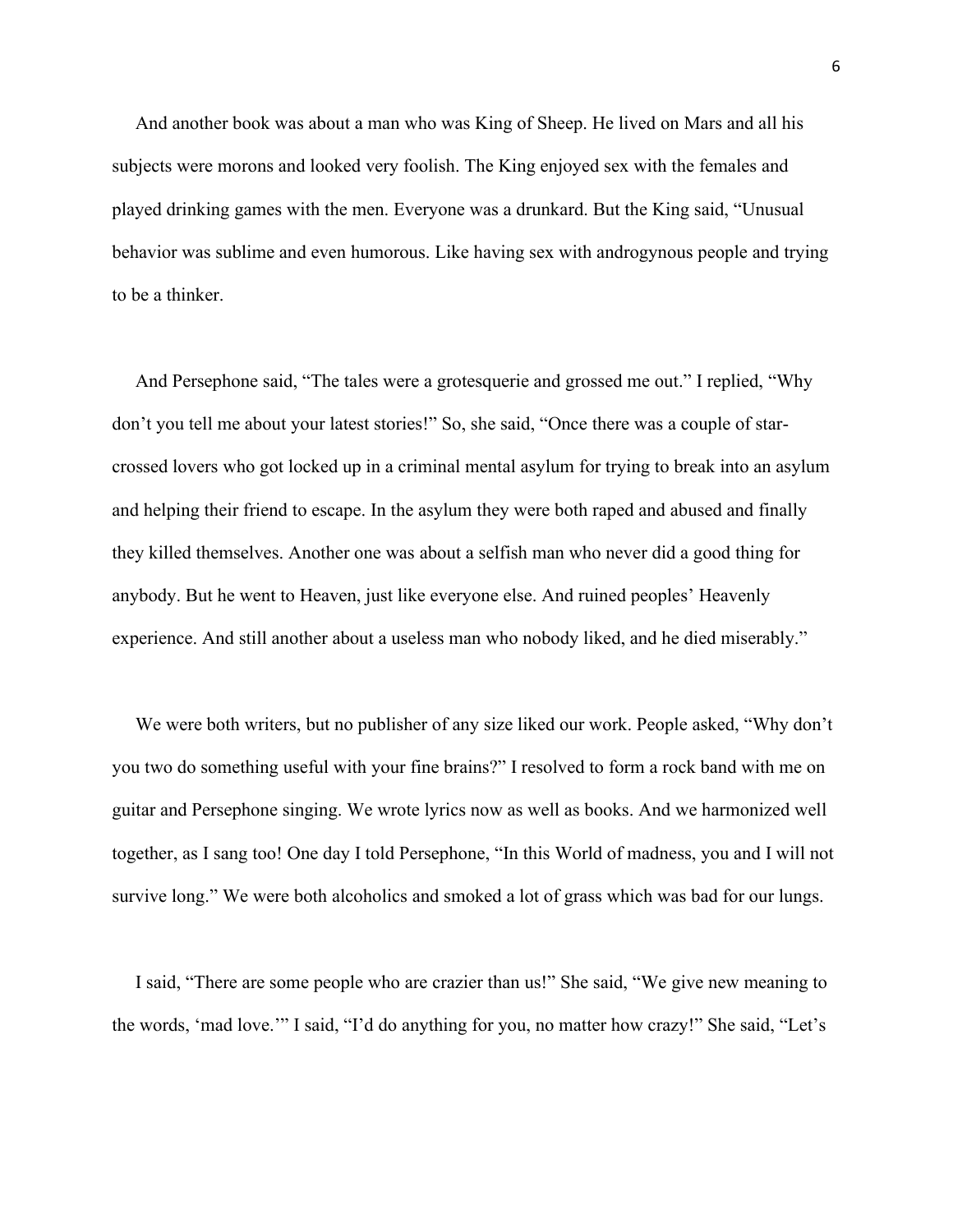try and be calm and sane for a day!" So, we tried it, and in the morning, I put solidified laughing gas in her breakfast cereal, and she loved the maid who was a moron. And so, the day went.

 The next day I asked her in all sincerity, "How we could be useful to our fellow human?" She replied, "I think we should start a political party, the imaginative party." I said, "Brilliant! We could draw up a mad manifesto in which, everyone should be rewarded for imaginative ideas. And people could spend their time trying to make sense of the reality that we are all useless and life is meaningless." She said, "Reality makes me sick. It is so arbitrary and mindless. We need imaginative solutions. Like for example, elect the most imaginative people to positions of power. Often such people are relegated to obscurity and if they try and write, they can't find a big publisher, and die in obscurity. We have plenty of good ideas amongst the population, I am sure! We just need to harvest them like we were intellectual farmers. I know a man who said, 'Most people are malleable, and we can make them into anything we want. It is just a matter of education and hypnotism to convince them to join us!"' I said, "We need to use search engines to find imaginative people and not look at those who are published under big publishers. We'll find the people who should matter! And turn the tables on the establishment who want everyone to follow the status quo. Shake things up a little!" So, we began our search. And gave up on the musical band idea for a while.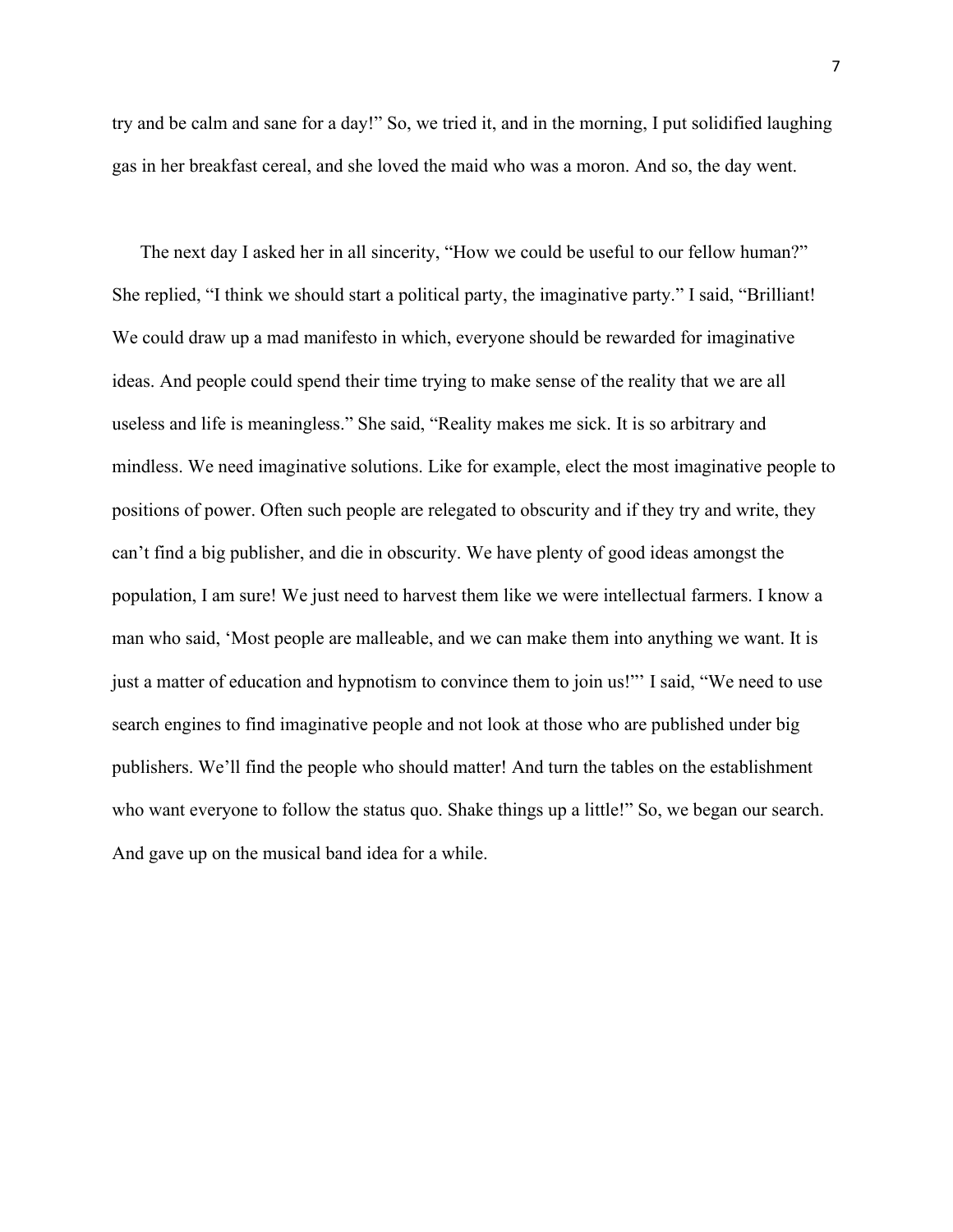#### CHAPTER 2: WE BEGIN OUR SEARCH

 One of the first people we found in our search was a woman, Doris, a black American of 30, who said, "We all have our roles to play in the script, only now we need to use all the best people in power. Using scientists, artists and entrepreneurs who are hesitant to strive for power, to give them a soap box to speak from." And she said, "All it takes is a little cajoling and friendliness." And she said, "The ideal persona will take every idea and try and improve on it. Political ideology will become like a sculpture in the making. First off, we need to care for the poor and unfortunate and especially those who are clever but have fallen on barren ground. Then we need to consider the views of those who are radicals and don't succeed in school and life. We want radicals to be Princes and Princesses of our modern World. Radicals who are in obscure but great rock bands, marginalized writers and artists, all those who are really brilliant but can't find success."

 Another radical, Bob, a white American of 55, we found said, "Old age should be a privilege for the most imaginative, those who are dull and boring should only be allowed a short life, yet all would be given a chance to show what they can do!" I said, "Such a World would be ideal, but hard to pull off!" Persephone said, "The idea is brilliant. An 'imaganocracy" I said, "The most imaginative could meet and inspire one another and the imagopolice could arrest people for being boring. It would be cruel but would be paradise." But Bob said, "Many are violently against me, and I feared for my life, but was confident I could avoid assassination." I said, "Yes, some would consider it a type of genocide, but technology is crying out for progress, and we have to follow the beat of that drum." Persephone said, "Most people are just killing time in life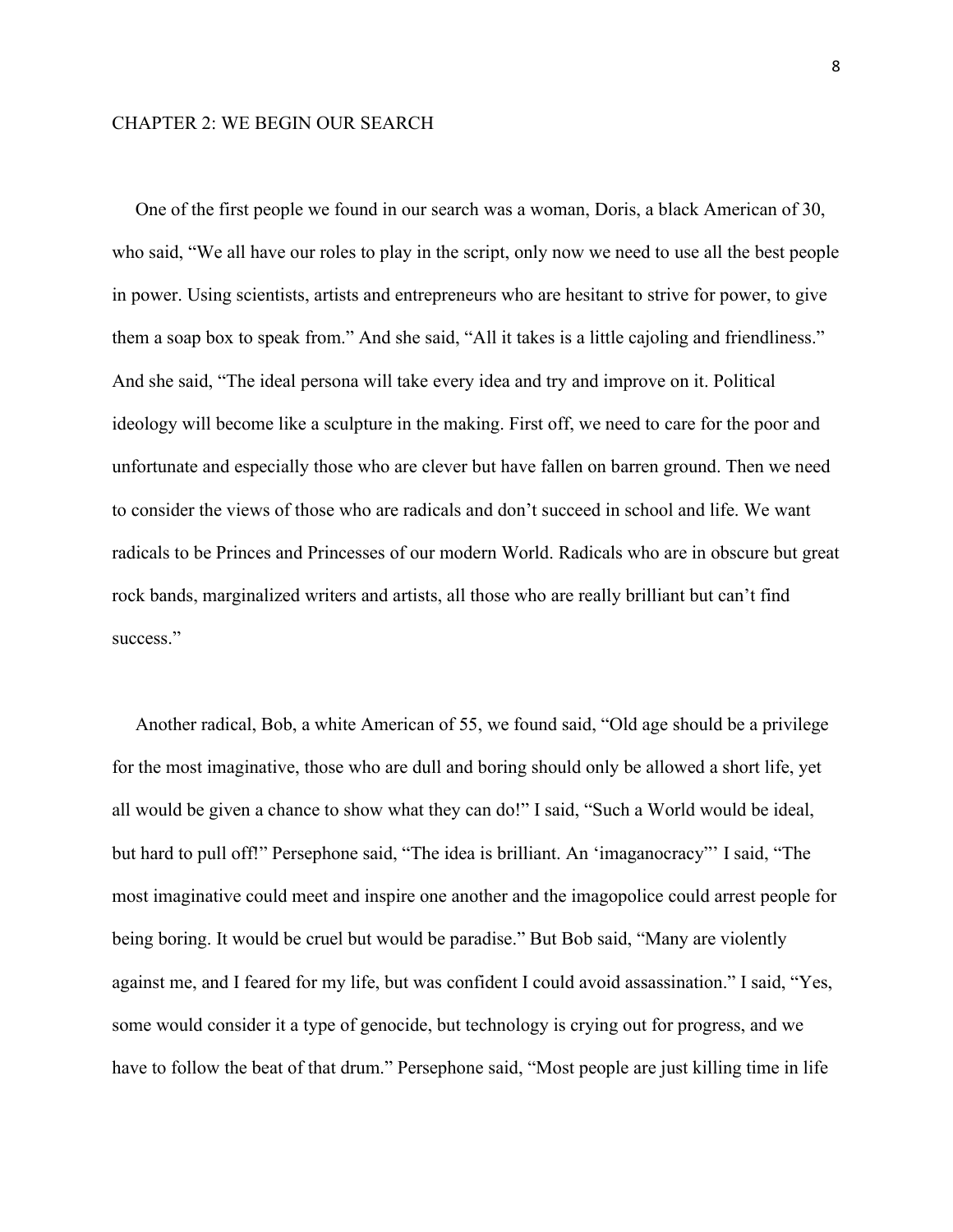and do no good works or imaginative deeds. And children should only be allowed for those who have led an interesting life." I said, "But the people will rise up and revolt! And give us the guillotine."

 Another radical, Julie, a Hispanic American of 41 we found said, "The most imaginative, best lovers should lead us in a loving society in which the best lovers are the richest, most famous people. The best lovers would share their techniques and philosophy with everyone else, thereby improving everyone!" I said, "Imagination is like a bottomless pit, you can always go deeper." Persephone said, "To truly fall in love with a great lover is the best feeling, regardless of whether or not your true love loves you!"

 Another good radical we found, an Arab American of 34, named Persimmon said, "She was kept down by her religion, but had an idea to make all religions believe in free love." I said, "Free love is nothing new, but to try and force everyone to follow free love is new. In the 1960s free love was like a juggernaut that seemed unstoppable, but somehow it petered out." Persephone said, "Soon as they cure herpes and AIDs free love will come again."

 Yet another radical, a female, named Nicole, a white American of 29, said, "I wanted to break through the wall that is society and live in paradise for all. Such a paradise would involve true freedom and it would be against the law to try and curtail another's freedom." I said, "The freer you are, the more you impinge on others' freedoms." She said, "Within reason of course." Persephone said, "In history it has always been such a struggle to be free, now true freedom seems possible." And she said, "To fight for freedom is to have use!" I said, "First we need to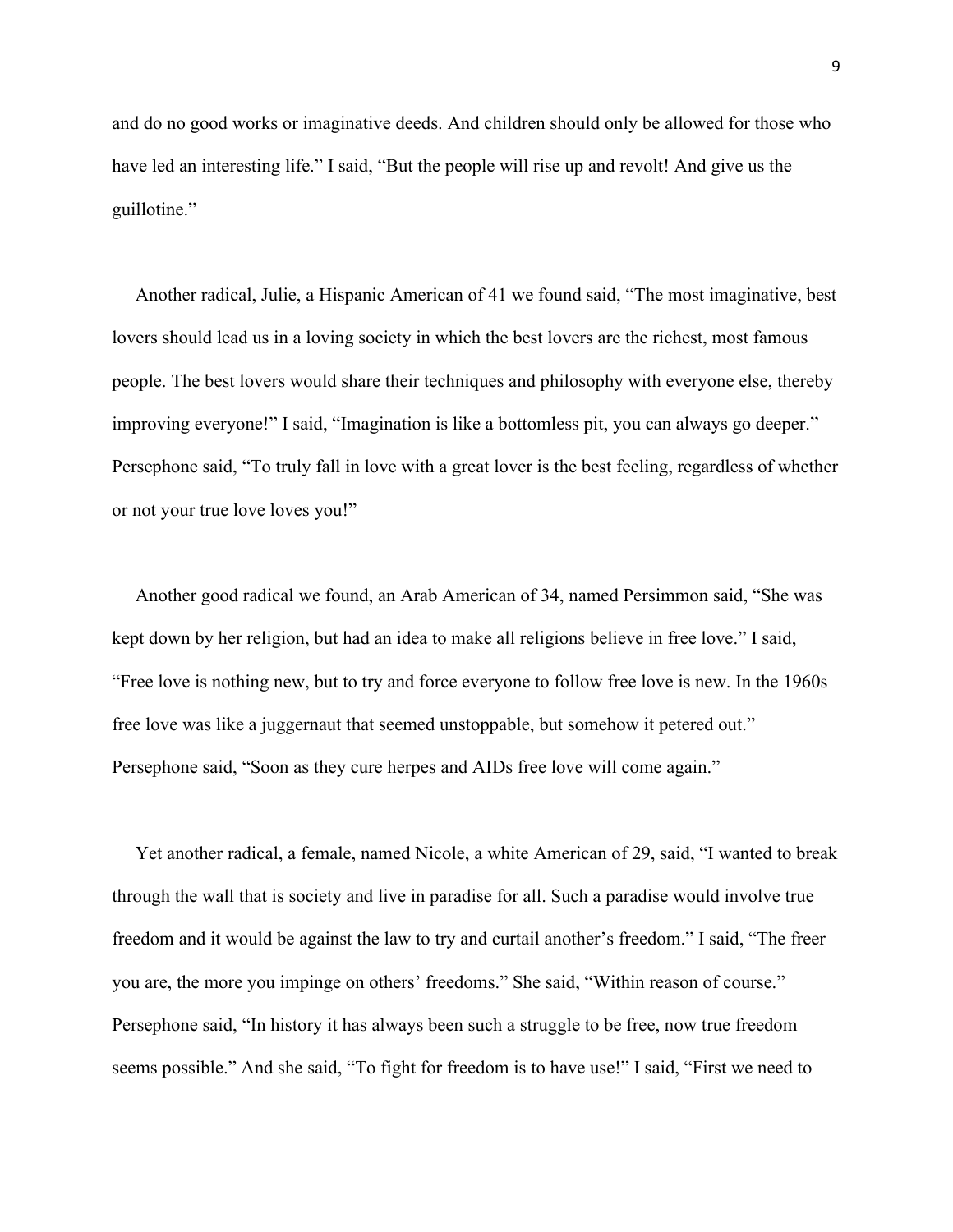convince people that they need to be free. Free of marriage, free of wage slavery, free to travel anywhere, free to think as deep as they can, free to buy anything they need such as a home and air car, freedom to take medicine that will prolong youth, free to take drugs of pleasure and so on. And even free children who can choose fun ways to learn." Nicole said, "Yes, some people are stubborn and say they want to be free but are not and don't even try!"

 Another new friend of ours, PJ, white American of 43, said, "The end of the World is coming through bioweapons. Too many people have access to them, and the spies can't keep up. We are all rendered useless to do anything about this. It's out of control." I said, "Yes there are many things that will bring the World to the end like computer hackers shutting down whole countries, like nuclear war waged by dictatorships destroying whole countries and so on." And I said, "The only way out is for a group of us like-minded imaginative citizens to seize power and put out the fire. But we will be killed if we fail in all likelihood."

 And we had a new friend, Tim, a Chinese American of 33, who kept telling us, "We were useless like everybody else and there was nothing we could do to change that. Life was meant to be simple and meaningless and that's what our civilization was. There was no meaning." I said, "But surely to improve the World for all would have meaning!" Tim said, "There is no meaning and there is no God." Persephone said, "But we are free to create our own meanings. Everyone has some things that are meaningful to them." Tim said, "It's just a dream!"

#### CHAPTER 3: THE IMAGINATION PARTY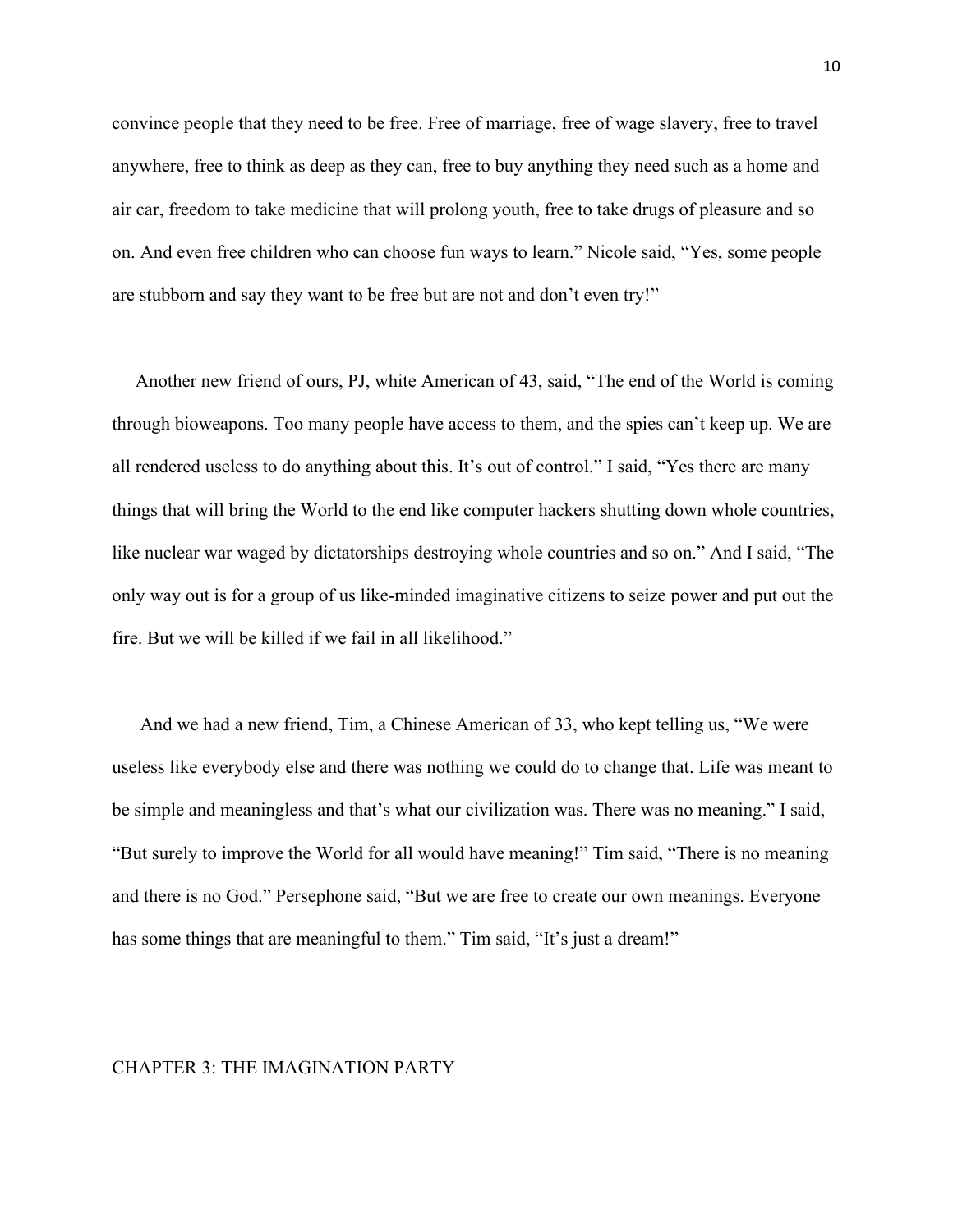I said, "So far you, Persephone and I have done nothing to improve the World. Do you think World change should be our goal?" She said, "We could try harder, but ultimately it seems futile. No one person can change the World." I said, "But if we get a movement behind us, we could work miracles." She answered, "You are a dreamer, but who knows you might get what you want in the end!"

 And we met a physicist, Marjorie, a white American of 39, who said, "I had developed the math for faster than light travel but was scorned by the conservative scientific community." And she said, "Posterity will find me, just like the inventors of the first computers, but I will not succeed in this life I am afraid." I said, "I feel the same about my writing. The conservative publishing industry is so hard to crack when you have an unusual style, like I do!"

 And I made love with Marge, Persephone and I believed in free love. I had a great feeling the next day and was determined more than ever to be useful.

 Then we met Samuel. Samuel was a Filipino of 30, a seafaring man who said, "I meet the best people while sailing to little known parts of the World!" I said, "You can meet brilliant people anywhere, even in a small town!" He said, "True but to go to a place like NYC everyone knows has more clever people per capita than almost anywhere else and with yachties it is the even more pronounced; most of them are clever and successful." I asked him, "How do you measure success?" He said, "To make a difference and be rewarded with cash!" I asked, "How have you made a difference?" He responded, saying, "I was a stockbroker, and I made a lot of people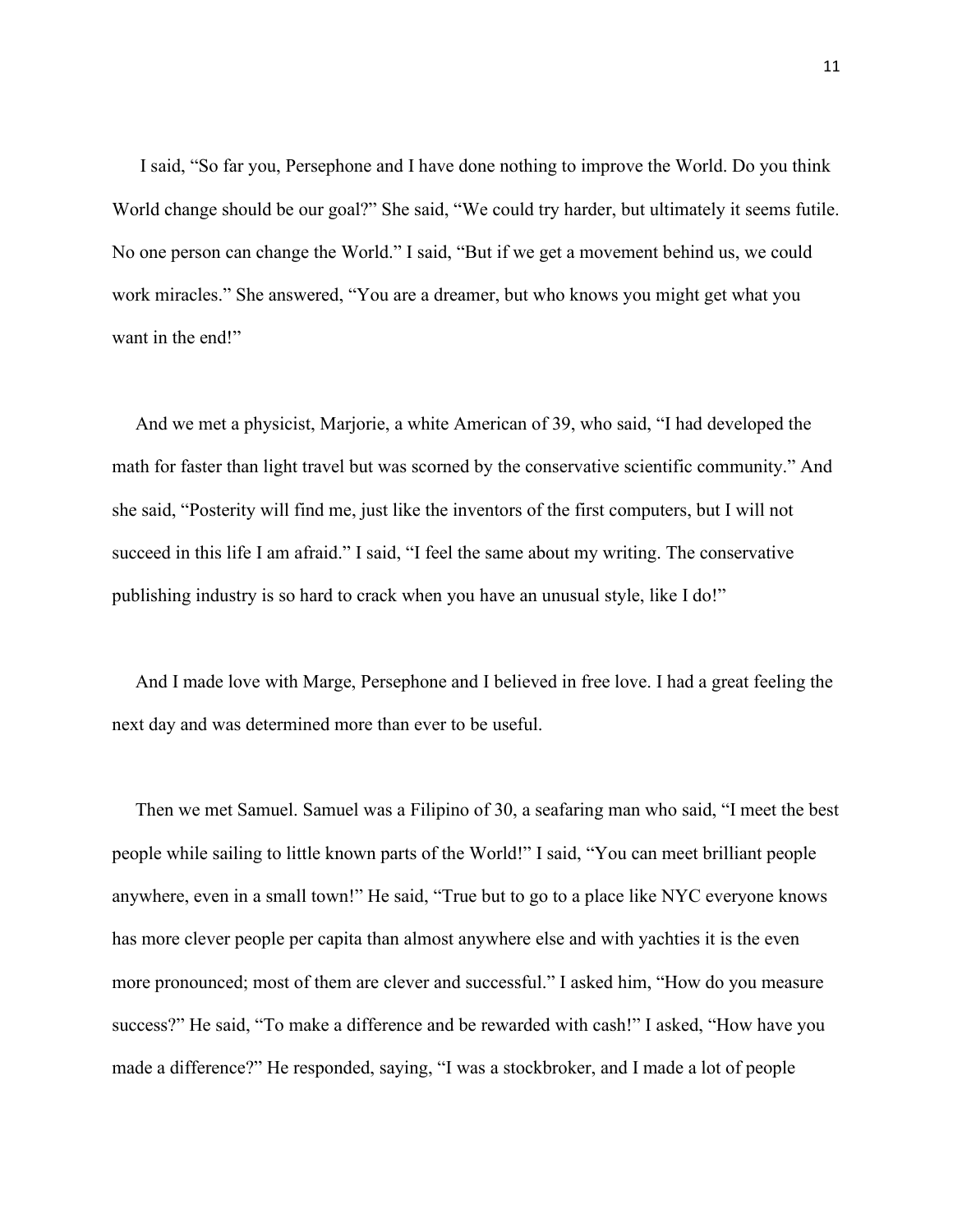rich!" I said, "But most rich people are greedy and selfish!" He said, "People on the whole are greedy and selfish but at least rich people are successful and make others successful too!" I asked him, "Is being successful then the meaning of life?" He replied, "For me it is!" Persephone opined, "Success is measured, to me, in how many people you have inspired to do good things in your life." He said, "Success in itself is inspirational." So, we took a cruise from NYC to the Azores, and he knew some of the yachties there. They were raising children at sea and claimed to have had an adventurous life. One man told us, "I was a poet and had written a lot of lyrics for a rock band." The band was obscure but the lyrics were deep like, "At sea/ One learns to live off the Earth/ And the Earth was crazy and all the creatures in it/ It was a World of peril and suffering/ And one needed to keep your eyes on the prize/ which was immortality/ To create music for the ages/ Is something everyone gauges/ And although it is madness/ It is good/ Live life as a crazed persona/ Is the way to be." Persephone and I partied in the Azores for a few weeks before returning to NYC.

 I said to Persephone, "Some of those yachties made us feel like royalty. But the easy, free life is not for us!" She said, "Yes we are on a road to Hell, but plan to survive all the same." I said, "Yes we are destined for politics and hard-won policies." (Of course, we were both founding members of the Imagination party). And our mission was to recruit new members around the USA. People had to prove they were imaginative and did so in numerous ways. But the important thing was we all put imagination first above all other things. Create until death do us part."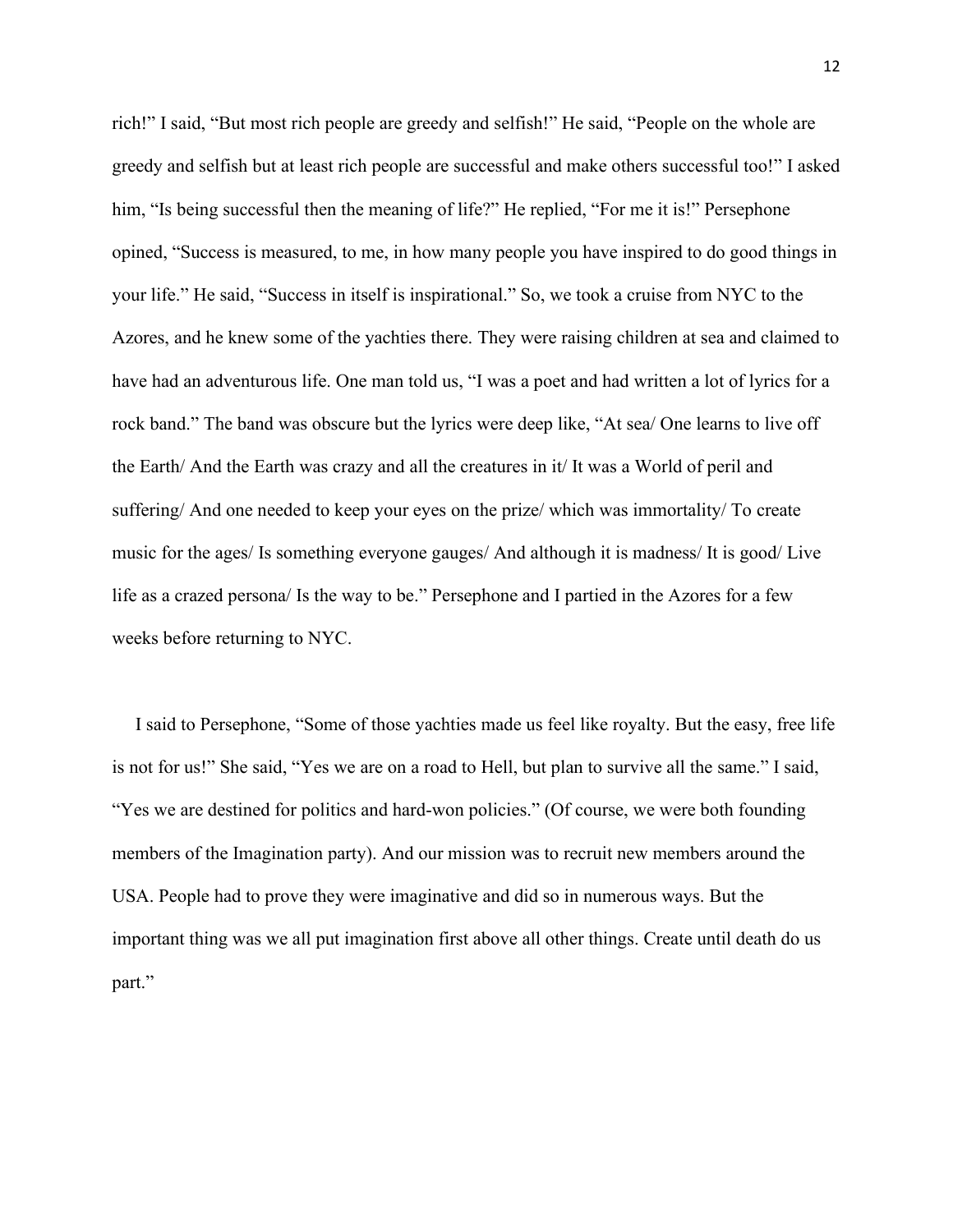Many of the members of our Imagination party were entranced by the idea that imagination will solve all the World's problems. But typically, one solution led to more challenges. It was an endless cycle but was challenging for all! Persephone opined, "All people need is a challenge in which they play an important role." I said, "To immerse oneself into politics in a new way is the highest of roles. Many people who could make a difference in politics are scared away by having to follow boring party rhetoric and have their good ideas snubbed." And I said, "Few politicians have a true vision for the future. They just want to spend tax dollars in wasteful ways. Even Conservatives/Republicans when in power are beholden to special interest groups and doling out money and power to such groups. Most politicians are corrupt."

 And I said to Persephone, "It is a World of power in which the entitled garner money and control. It is usually the rule of the rich. And if the socialists get in, they spend incredible amounts of money, enriching the poor, but it cannot be sustained. We need to create a system in which the poor can succeed! Such as raising dramatically the minimum wage and putting caps on the rate at which real estate can escalate to. And everyone should have health care and dental care as a basic right." She said, "There's no limit to the abuse of one man to another. As if some weren't fully human. One can be like our yachtie friend, Samuel, and try to forget about the poor and just worry about the successful people, but this point of view is hardly charitable."

 And Persephone told me, she was sick of reporting on the news. "It was all bad news," she said, "And it was a vexation to her spirit." And I said, "I was tired of talking at my English teaching job. And I felt my students were learning very slowly."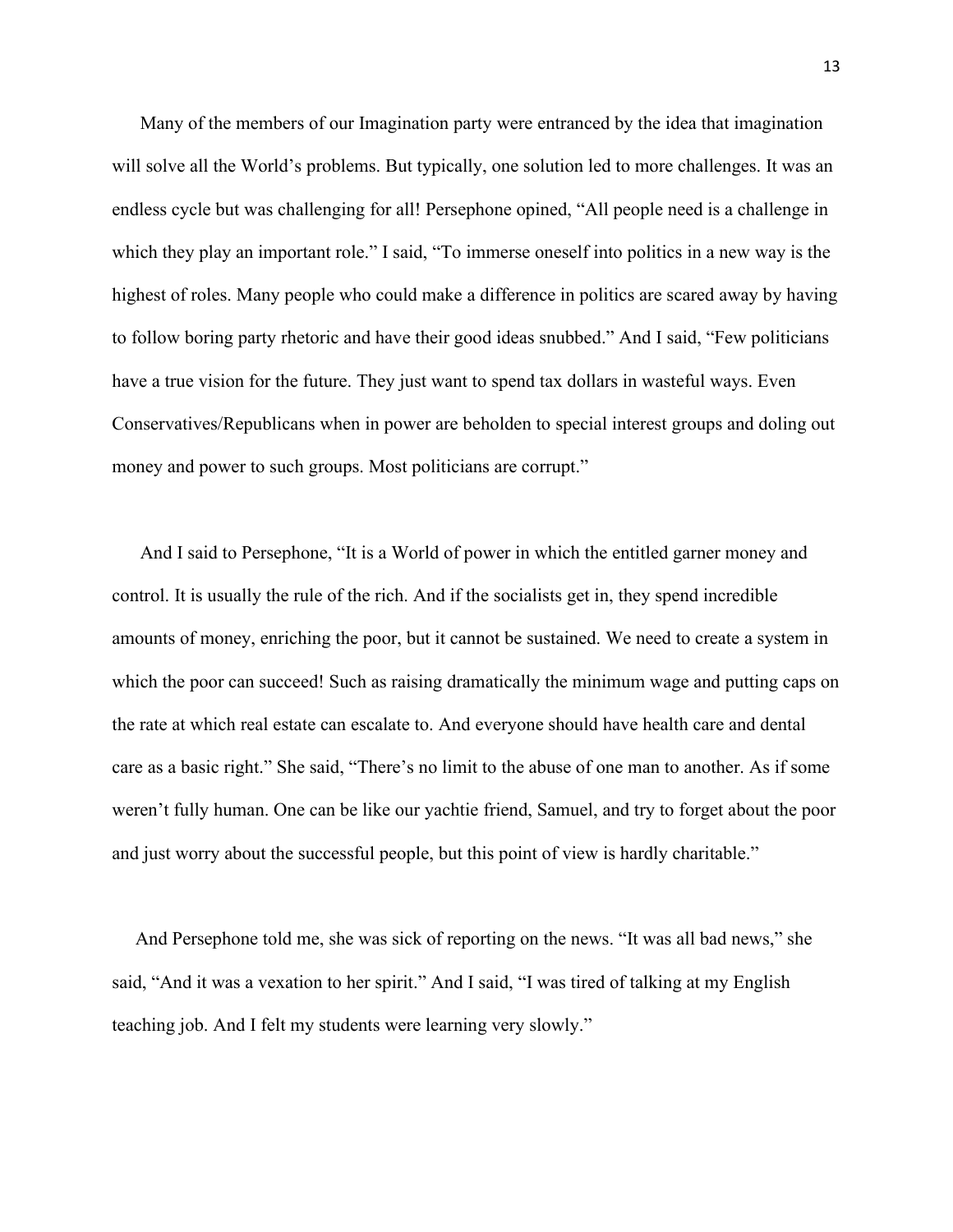So, we quit our jobs and worked only for the Imagination party. We polled the American people about what they wanted in life. Most said love, freedom, a good job and a healthy family. Something like that. We proposed a more imaginative life to them but found they were largely disinterested. We told them, "But the two established parties are dull and boring." Most of them agreed saying things like, "Better to be dull than dead."

 Persephone said, "I am not so worried about the poor, but rather the poor in spirit. I wish I could inspire everyone to do their best."

 Then we met Alberta, a white American of 50. She said, "You guys are headed in the right direction, but the question is in the end will a substantial number of people back you?" I said, "Good ideas spread like wildfire in this society we live in. And I am confident we will have numerous idea people in our party." And Persephone said, "Almost everyone deep down wants to do the right things and we are giving them a chance to make a difference." Alberta said, "But you are trying to lead people into a great unknown and most are content with their life as it exists." I said, "Everyone though is greedy for more happiness, more satisfaction…"

 Then we met Vera, Japanese/white American. She said, "I don't know how people of your caliber can consider themselves to be useless. I feel you are just what the doctor ordered for this time and place." I said, "The next election will be a referendum on our mission. We will run candidates in all House and Senate seats as well as Persephone as President. We have still got one year before the next Presidential election in 2028 to get our act together. We have the ideas; what we need now is organization."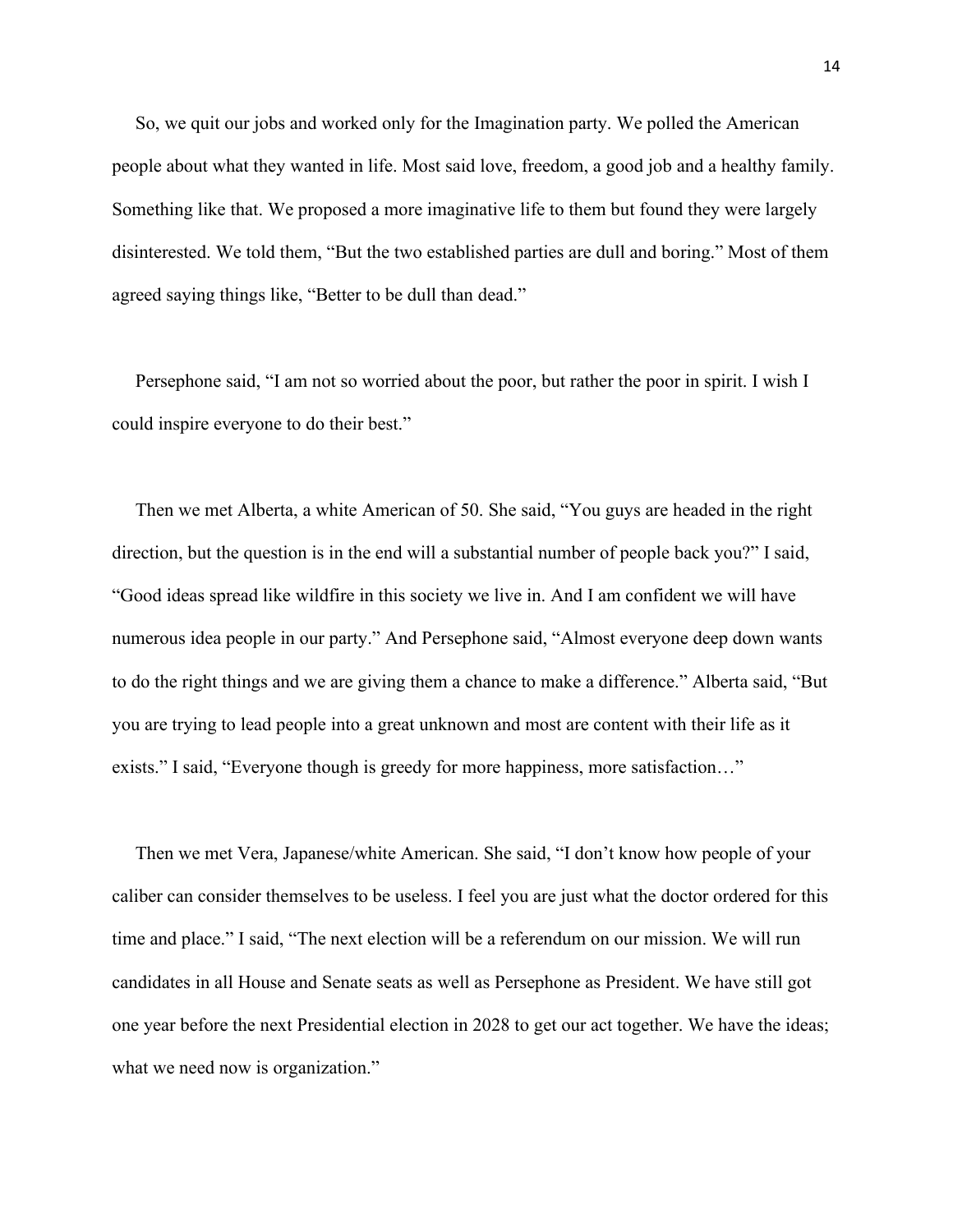So, we held elections for our new party members to elect candidates. Most of them were former Independents, but there was double digit support in both the Republican and Democratic party supporters for us

 I was planning to run as her Vice-Presidential running mate, and we would govern together. But we ended up with just 21% of the Presidential vote and elected only 10 to Congress. Still, it was a start. But my feelings of uselessness returned. Some said, "You are greedy for power." Others said, "You are just a dreamer." I figured I was a dreamer, and an unsuccessful one.

 But one day, the government's secret service appeared at my door and warned me to stay out of politics. So, I fell into despair. I told Persephone about, "the visit from the spies." And she said, "They came to me, too!" I asked her "What was our next move?" She said, "If we don't desist we'll be assassinated!" I said, "I think so too." She said, "We'll make it as writers. And she wrote a creative nonfiction tale of our reality." But publishers didn't want to touch it. And so, we both felt useless again. And we disbanded the Imagination party.

 And again, I started to write. This time around I wrote Dystopias and was morose. For example, I wrote about a world in which aberrant ideas were punished with death. Some scientists in that World had to work in secret and writers circulated their manifestos in the Underground. But ultimately, they were all caught and sentenced to death.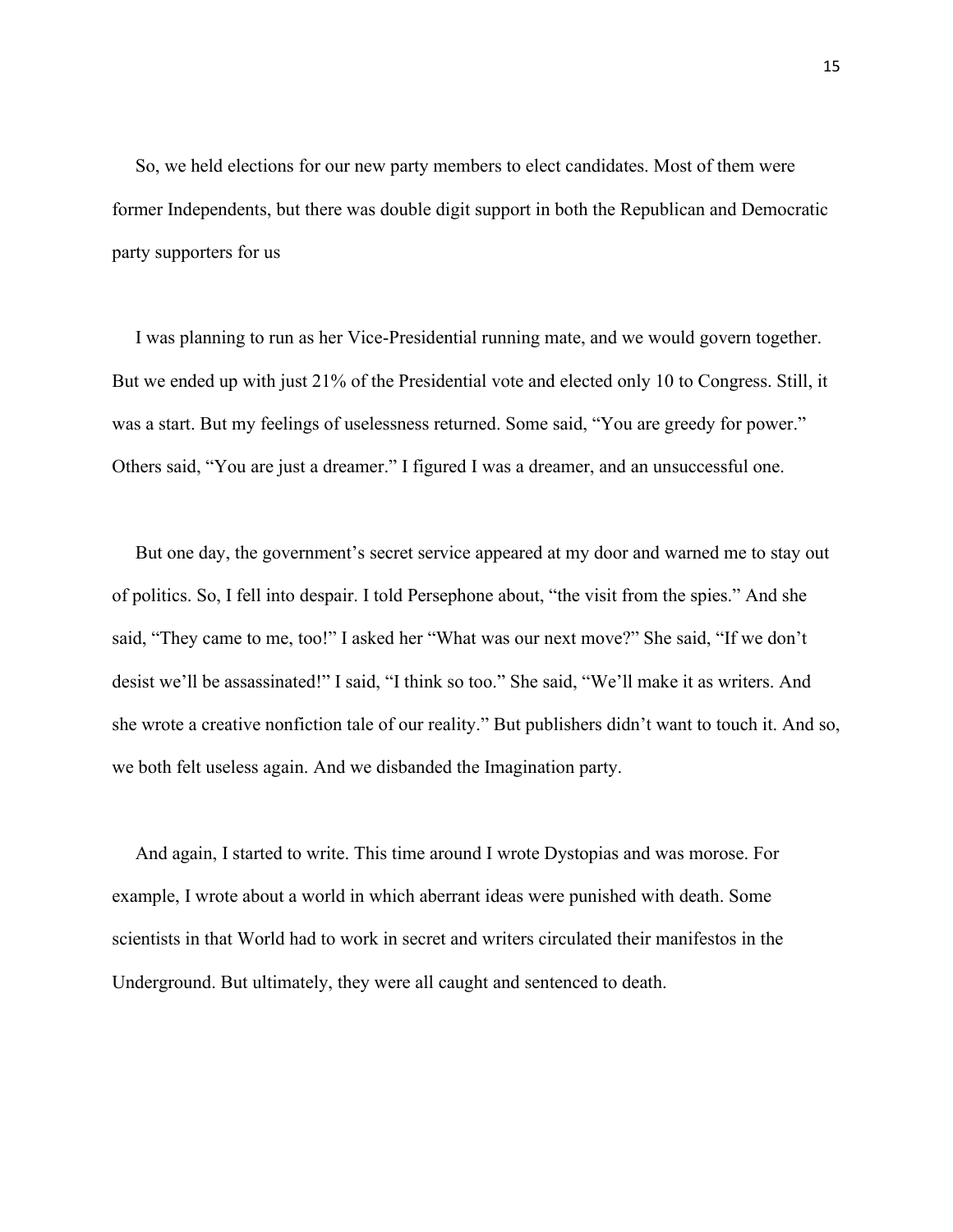Another Dystopia I wrote was about was a World of need in which everyone was needy, but the government didn't help them. Some starved, most were alone and lonely. No love attachments, you couldn't see the same lover twice in a year. No one was allowed to have children and most people died very young. If you lived beyond 40, you'd be pressured to kill yourself. So, this civilization was slowly imploding. In the end the only adults left standing were the Oligarchy of 5 men and 5 women, who had test tube babies, grown in an incubator with the women given fertility drugs to produce more eggs. And so, the group had been producing 55 babies every year for 10 years and so now had a total population of 560. They were starting civilization all over again. They resolved to live like Kings, and everyone had the best of everything. And they figured they were all kindred spirits and loved one another intensely. And lived on and on with eternal youth. And looked to the future. But no publisher took my story, and I couldn't get an agent.

 Persephone said, "Why don't we set up a charity for struggling artists of all kinds? We could view their work and award grants, only all works would have to be very deep. We could raise money from established writers to pay for the grants." I told her, "It would be enjoyable to meet such people." So, we set up a website that would publish all sorts of media, writing, painting, music, comics, audio books and so on. I said the difference between us, and most other publishers is we are more imaginative. We designed a knockout site and had a number of artists right away. We invited them to stay in our place when they were in New York and finally set up a hostel for artists who could show proof of good artwork. The hostel had a 20-hour bar, open 8 am to 4 am and a library. We got a grant from the state to keep the price of a tiny room to \$75 a night. We found there was a lot of synergy in this bar and many artists came from far away.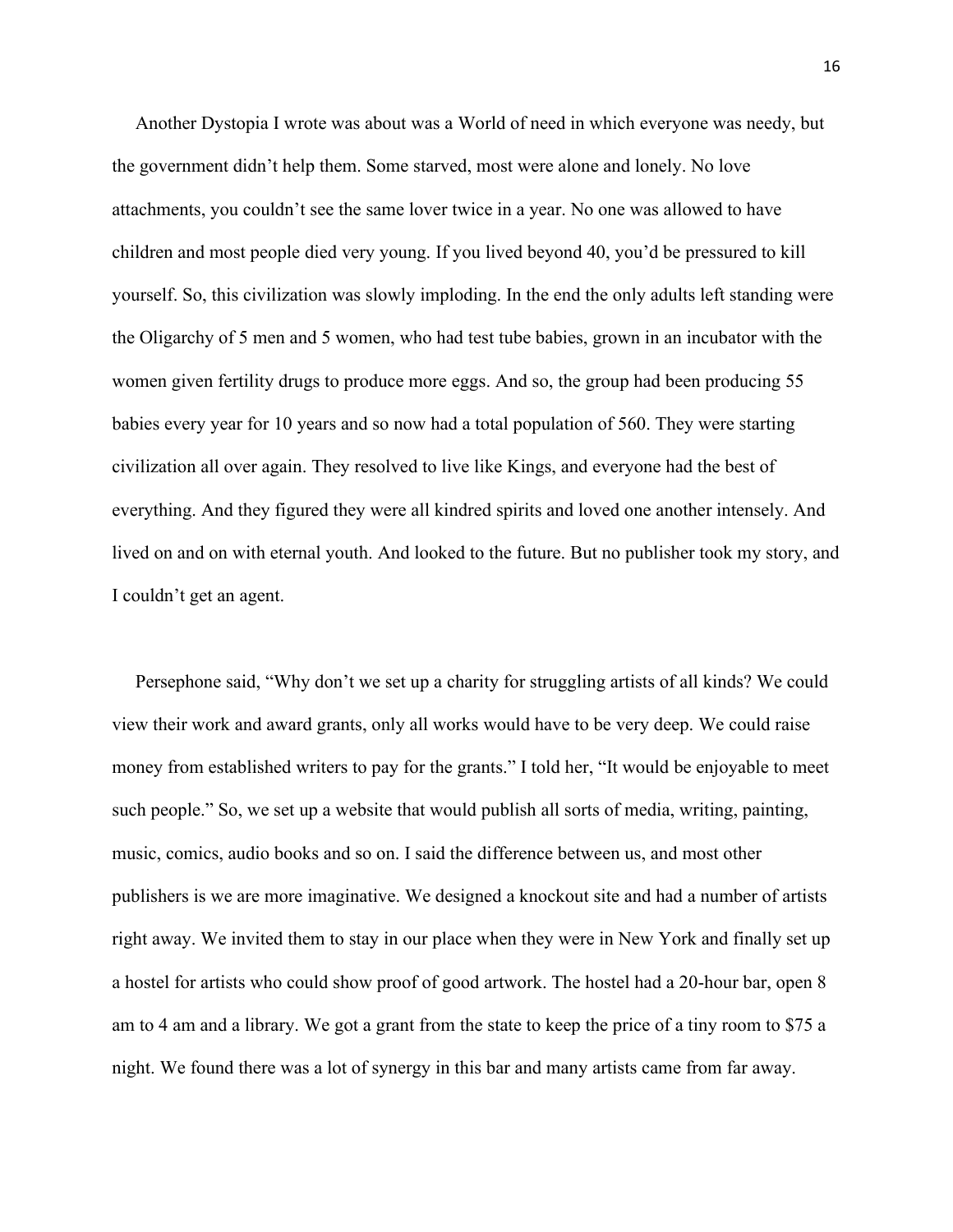CHAPTER 4: THE LEAGUE OF IMAGINATION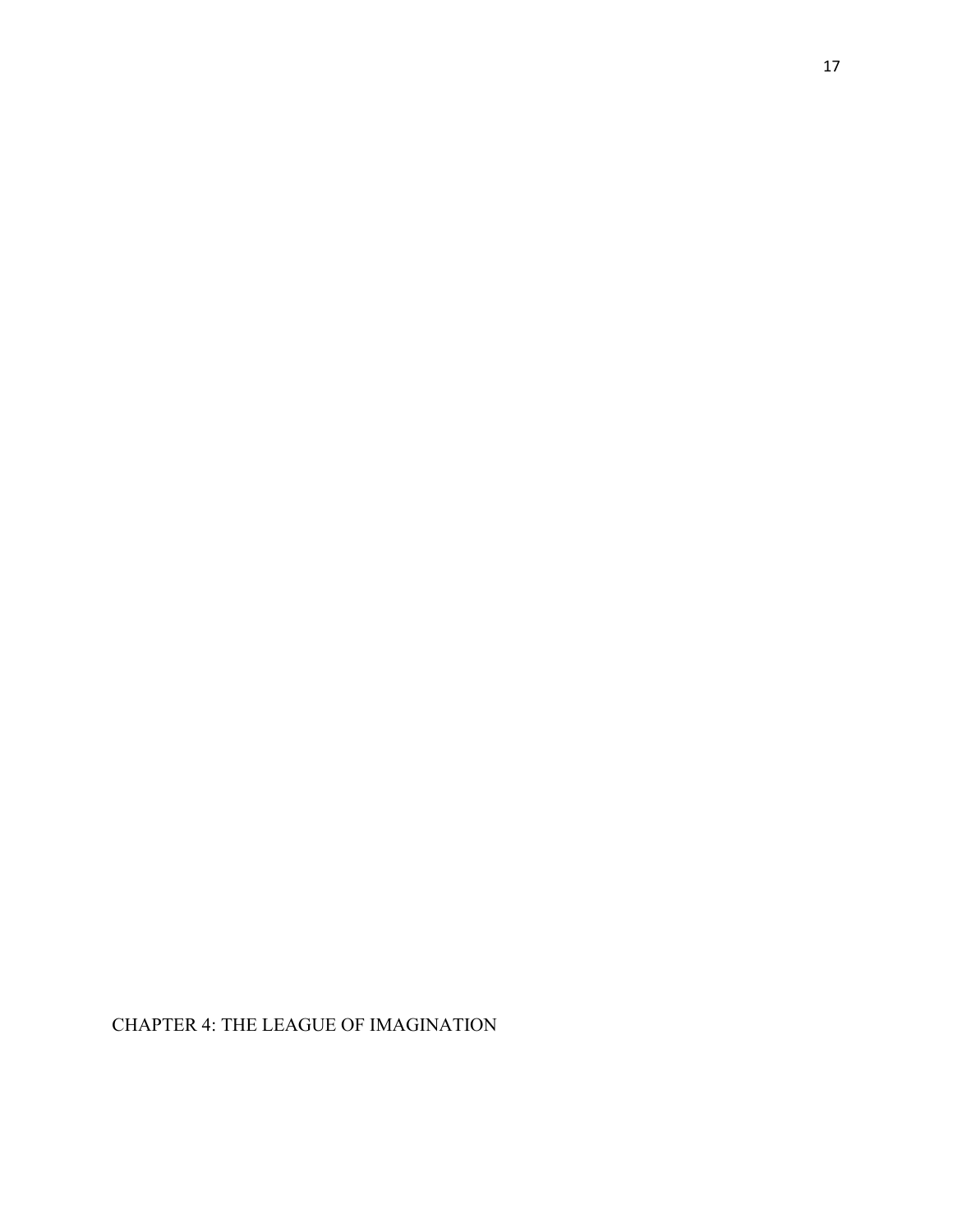One of the women we met was a white American of 44, a hypnotherapist. She said, "I can help struggling artists succeed, using post-hypnotic suggestion." But Persephone and I had seen a stage hypnotist and heard stories of hypnotized people being driven insane by cross-hypnotism. But still we were interested to see miserable starving artists improve and go more mainstream and be happier. We had her hypnotize a couple down and out writers and they perked right up, and we told her to keep hypnotizing people.

 Another woman we met, Juliette, an Indonesian of 47, said, "I liked to paint pictures with animals and men of great height or small height. Like painting a farmer with giant dogs or painting a giant who ran about the countryside as if he were King Kong." I asked her, "What was the point?" She said, "Everything is a matter of scale." Persephone said, "There's no point to your paintings!"

 And we met a man, Will, who wrote highly artistic love letters to his many female acquaintances. He wrote one to Persephone saying, "People like her keep the World turning and love was in the air all around her. And her scent drove him crazy." And he said to her, "I will never forget you; you have inspired me." So, I told Persephone, "To go ahead and love him."

 Anyway, I wanted to love Carrie, a Hispanic American of 32, a musician who made psychedelic music with choirs. She was really sexy, and we sang a duet together. But for some reason this musician was also unsuccessful. But after all we lived in this era of boring, senseless commercial music. I wrote some lyrics for her called "Black Hole," and I loved her for weeks.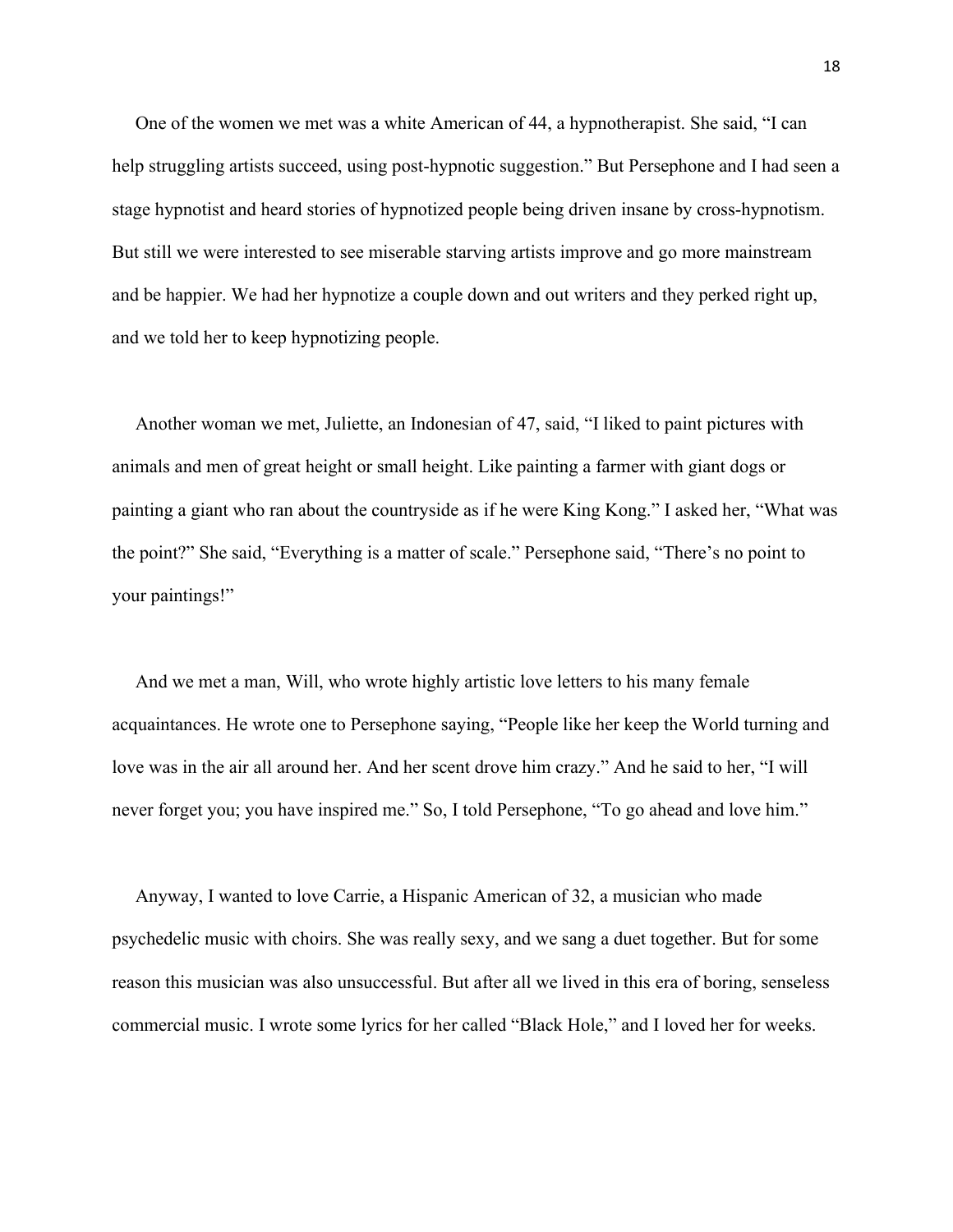Afterwards, Persephone told me, "I thought I'd lost you." I said, "You know I'd never leave you!"

 Then still at the hostel, we met an American gay couple, Petunia and Georgette who were both writers. They said, "We write as a hobby and don't expect any laurels, but I read one of their books they'd cowritten and it was splendid about a woman who discovered a cure for herpes which set off a free love world trend. It was like the late 1960's all over again. And the book was full of interesting characters who were inspired by love to do good art. And this scientist in the book was given the Nobel Prize for Chemistry and was the spokeswoman for the new "Love Movement." I said, "In the meantime while we wait for a cure, we can test everyone at the hostel for STD's including herpes and AIDS. People will say why not love everyone?"

 And I said, "I want to form the League of Superfluous Humans. People who have so much to give but are rebuffed by society. We'll join such people together and hope for a synergy that would finally make them well known. To be so good, others can't resist them." We recruited on the Internet. One of them was a man who'd written, a book about "How I was hallucinating seeing only ruins everywhere where buildings now stood. And I imagined all the people were rotten skeletons." I said, "What drugs are you on? He said, "My ability to see things for what they truly are or will be is a divine gift of the Gods." I replied, "Surely you don't believe in the Gods?" He said, "Anyway I am gifted. But in truth my life is one of horror. I see death and destruction everywhere and I believe the human race is doomed, soon. Whether from nuclear war